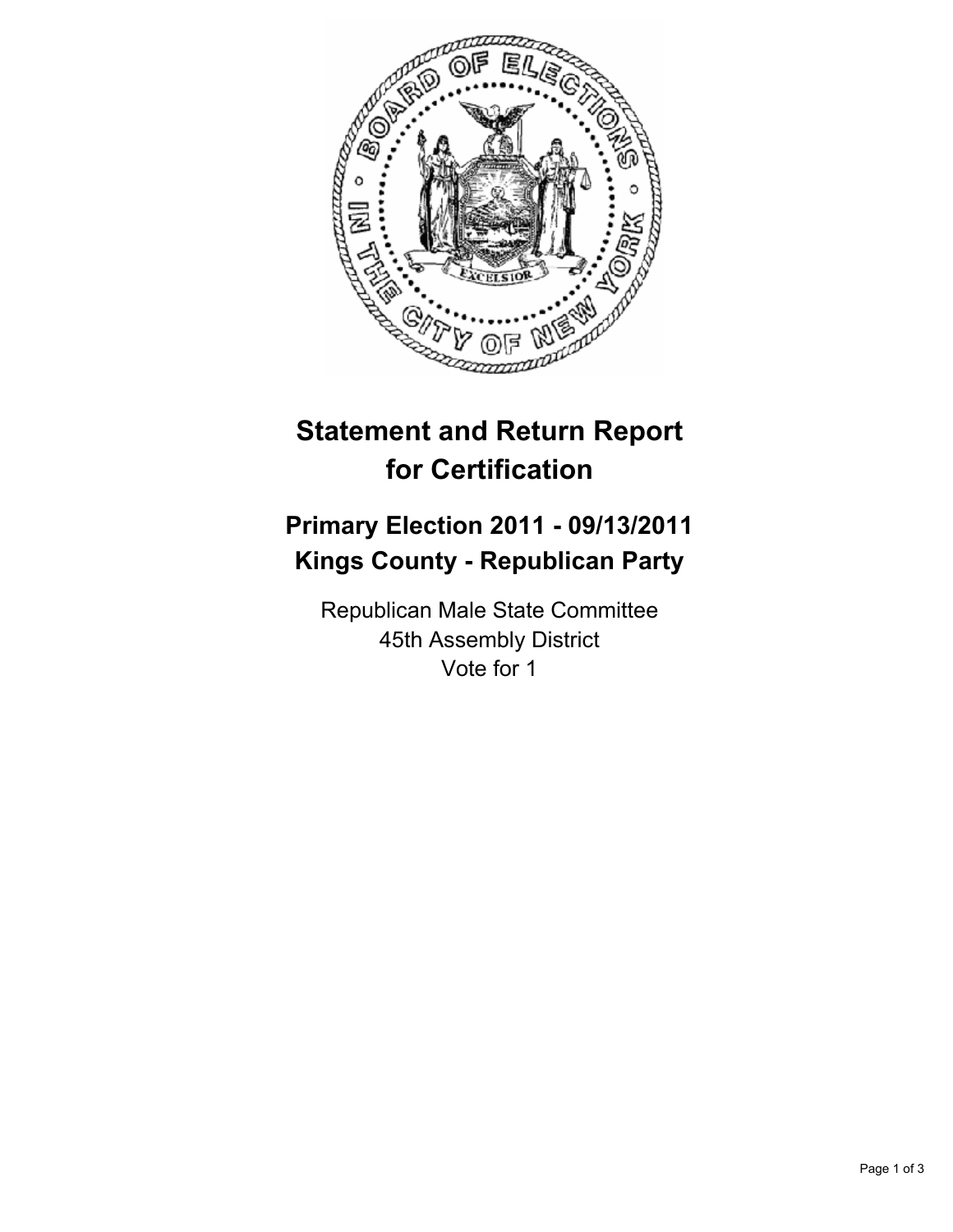

## **Assembly District 45**

| PUBLIC COUNTER                                           | 1,707    |
|----------------------------------------------------------|----------|
| <b>EMERGENCY</b>                                         | 0        |
| ABSENTEE/MILITARY                                        | 34       |
| FEDERAL                                                  | 0        |
| <b>SPECIAL PRESIDENTIAL</b>                              | $\Omega$ |
| AFFIDAVIT                                                | 14       |
| <b>Total Ballots</b>                                     | 1,755    |
| Less - Inapplicable Federal/Special Presidential Ballots | 0        |
| <b>Total Applicable Ballots</b>                          | 1,755    |
| <b>BORIS PINCUS</b>                                      | 1,114    |
| <b>JOSEPH HAYON</b>                                      | 441      |
| BERNARD BARTON (WRITE-IN)                                | 1        |
| <b>BOB TURNER (WRITE-IN)</b>                             | 3        |
| <b>Total Votes</b>                                       | 1,559    |
| Unrecorded                                               | 196      |